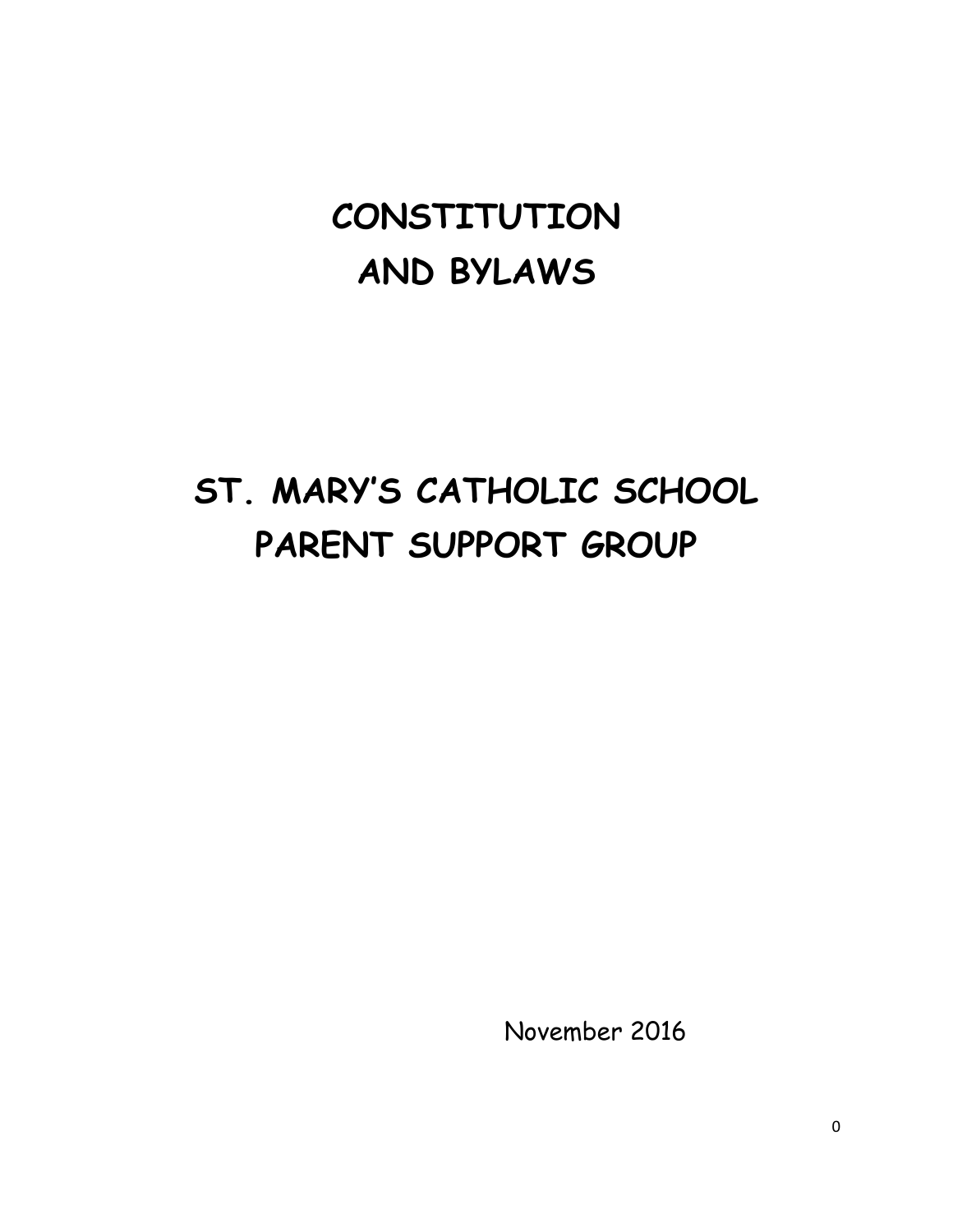#### **ST. MARY'S CATHOLIC SCHOOL POLICY**

## **MANDATE OF ST. MARY'S CATHOLIC SCHOOL PARENT SUPPORT GROUP**

## **MANDATE**

## **Role of Parent Support Group at ST. MARY'S CATHOLIC School**

#### **I. Background**

The Parent Support Group (PSG) at St. Mary's Catholic School is very supportive of the school and desirous of assisting Council in its role of overseeing the school operations as mandated by Catholic Independent Schools of the Diocese of Prince George (CISPGD). We remain united in the common goal of supporting a well-rounded Catholic Education at St. Mary's Catholic School. This document has the purpose of defining the role and operation of the Parent Support Group at St. Mary's Catholic School and it is based on:

- 1. Mandate given to us by the Catholic Independent Schools (CIS)
- 2. Mandate and recommendations of the Federation of Independent School Association (FISA) for Group 1 and Group 2 Independent Schools.

#### **II. CIS and FISA Policies Regarding Role and Functions of Parent Support Groups**

#### Principles

St. Mary's Catholic School Council**,** along with all the school councils in the Prince George Diocese, is constituted by the authority of the Catholic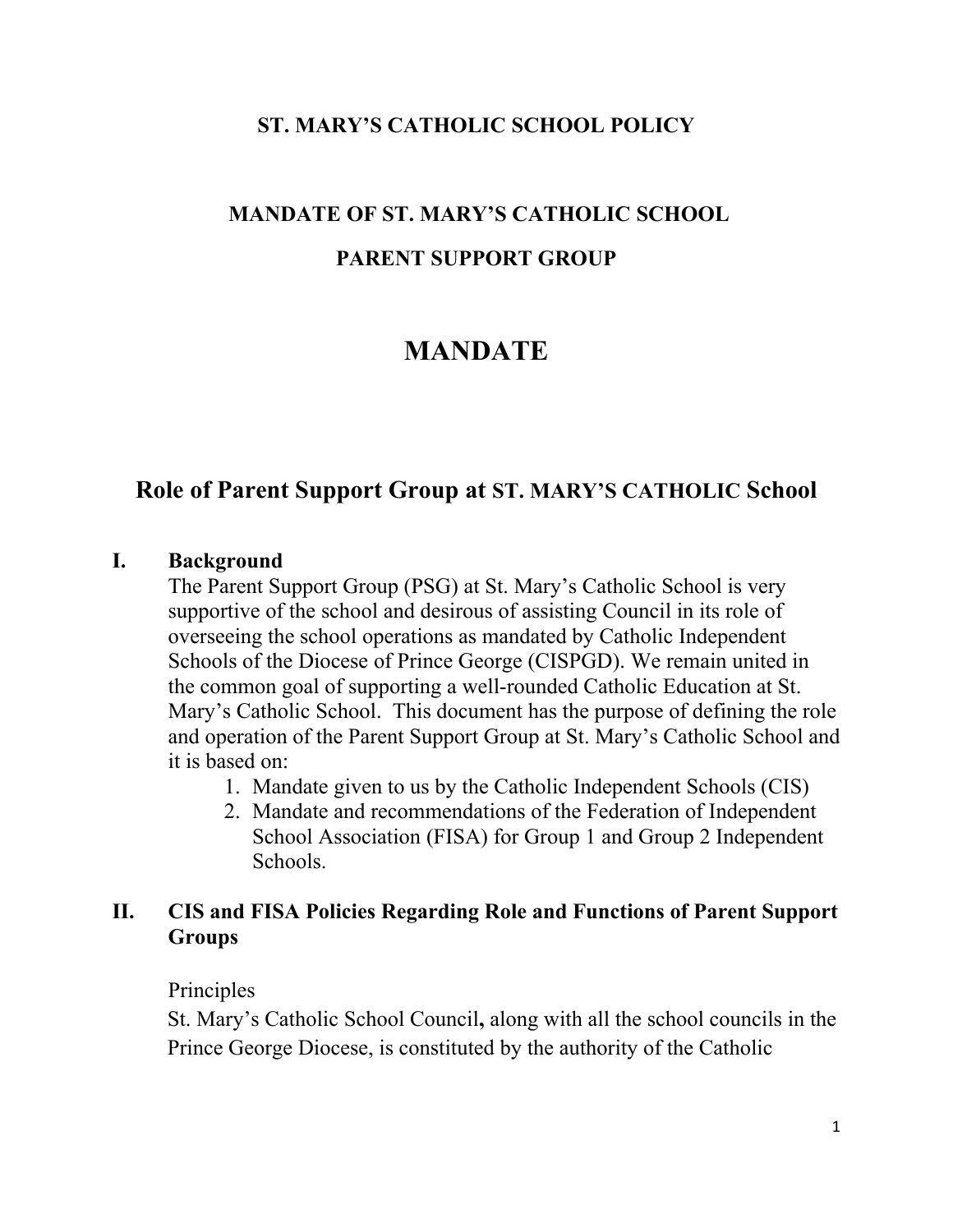Independent Schools of the Diocese of Prince George and is an advisory body, directly responsible to the Society and the Bishop.

Parents are an integral part of the school community and are invited and encouraged to become involved in the activities and endeavors of the school. It is the responsibility of the School Council to approve and direct any parent group working or acting on behalf of the school (Source: "Mandate of School Council" CISPG)

"The Parent Support Group may also be mandated to raise funds for the school budget or capital construction with the expenditure of such funds under the final control of the School Council" (FISA Directive)

"The authority should define how the PSG is structured, what its mandate is, and as part of the mandate, include the receipt expenditure of gaming funds. (FISA Directive)

Gaming Funds: The PSG must be free to have genuine decision-making ability in selecting how to spend gaming commission funds. While they may report their activities in managing the funds to Council, the acquisition and spending of the funds will be at arm's length according to the law.

## **SECTION II: PURPOSES OF THE PSG**

The PSG will operate as a non-profit organization with no personal financial benefit.

The purpose of the PSG is to work hand in hand with School Council to provide support to the students, teachers, and Principal.

1. To work towards the enhancement of programs at St. Mary's School for the betterment of the students.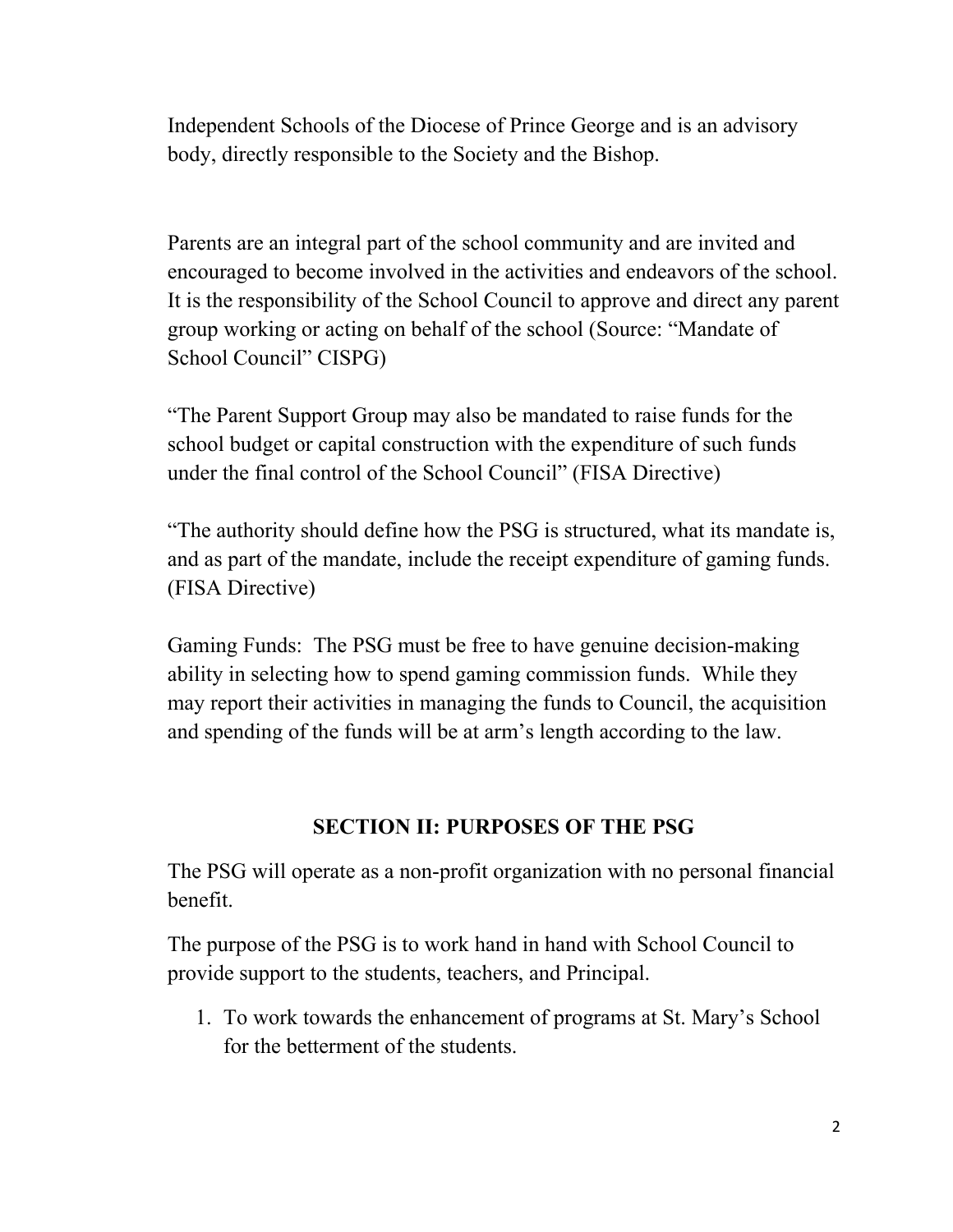2. To encourage participation and involvement of parents/guardians and other St. Mary's Parish members.

## **Guidelines**

- 1. All parents/guardians of the school are automatically voting members of the PSG.
- 2. Administration and staff (teaching and non-teaching) of St. Mary's Catholic School may be non-voting members of the PSG.
- 3. Members of St. Mary's Parish who are not parents/guardians of students currently enrolled in the school may be invited to become non-voting members of the PSG.
- 4. There is an elected executive consisting of four elected executive members (chairperson, vice-chair, treasurer and secretary). If there are less than three of the above, the PSG will be dissolved.
- 5. The principal who must be a Council member is a non-voting member of the executive.
- 6. There must be a School Council liaison appointed to attend PSG meetings.
- 7. Communication between PSG and Council should occur between these two appointed people.
- 8. The principal is the administrator of the school and should be consulted before fundraising projects are undertaken and before funds are spent on projects. If necessary, the principal will consult with Council.
- 9. Any change in the grounds or buildings that are being considered must be approved by Council and CIS.
- 10. PSG should make a yearly plan of events to be approved by the principal.
- 11. The PSG must review and approve annual financial statements prior to the AGM.

#### **SECTION III: UNALTERABLE DISSOLUTION**

1. In the event of dissolution or winding up of the PSG and after payment of all debts and costs of dissolution or winding up, the assets and remaining funds of the PSG shall be distributed to St. Mary's Catholic School Council, in accordance with the requirements of the British Columbia Gaming Commission.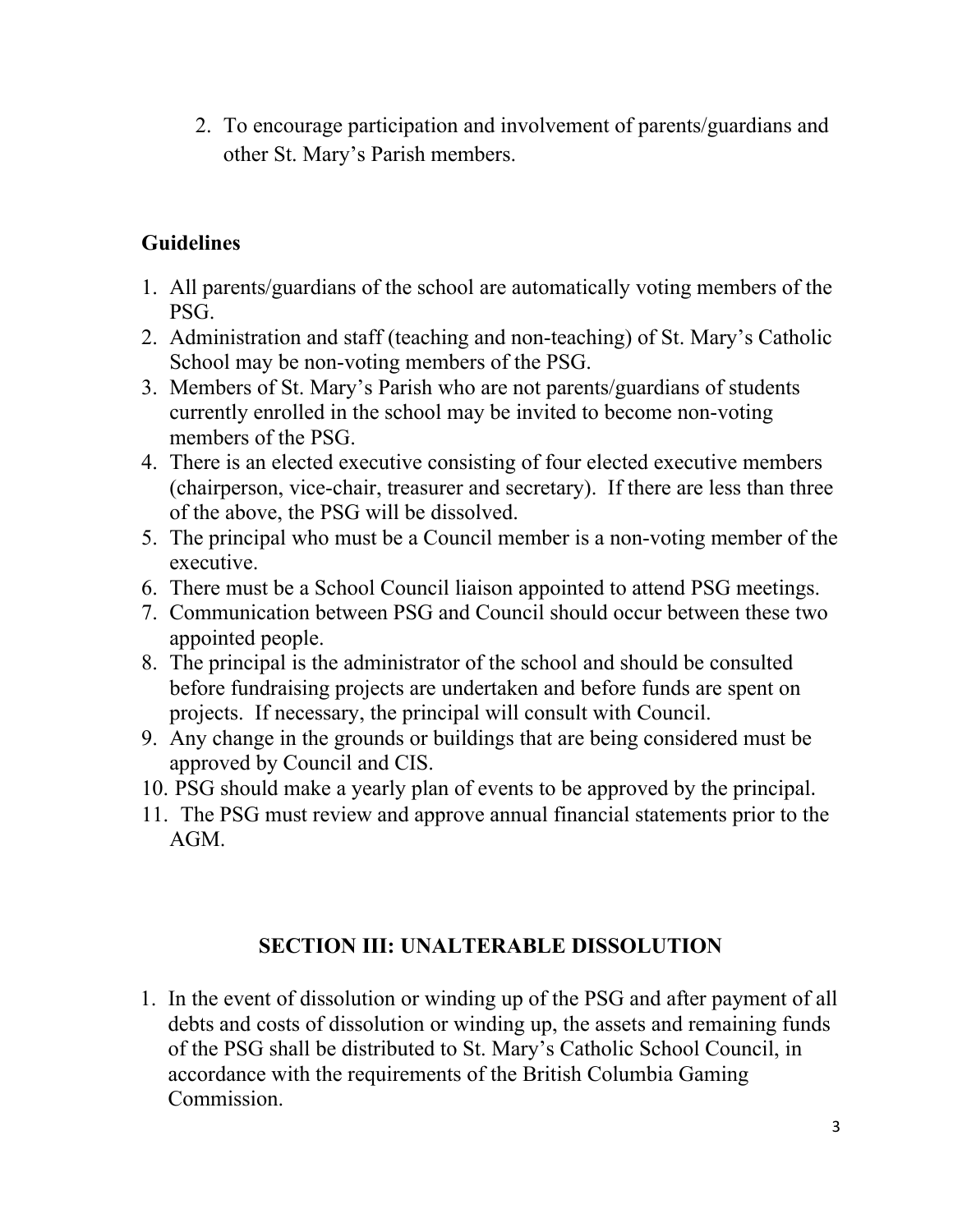- 2. In the event of dissolution of the PSG, all records of the organization shall be placed under the jurisdiction of St. Mary's School Council in the person of the principal of the school.
- 3. This clause is unalterable

#### **SECTION IV: MEETINGS**

- 1. Meetings will be conducted efficiently and with fairness to the members present.
- 2. Meetings will be held regularly over the course of the school year.
- 3. There shall be an Annual General Meeting (AGM) for the purpose of election of officers held in October of each year.
- 4. Executive meetings may be held anytime or place as deemed necessary. The purpose of executive meetings is to carry on business between general meetings.
- 5. One member of the PSG executive must be present at all meetings.

## **SECTION V: QUORUM**

The voting members present at any duly called general meeting shall constitute a quorum.

#### **SECTION VI: VOTING**

- *1.* Unless otherwise provided, questions arising at any meeting shall be decided by a simple majority vote of 50% plus 1.
- *2.* In the case of a tie, the motion is defeated
- *3.* Members must vote personally on all matters; voting by proxy shall not be permitted.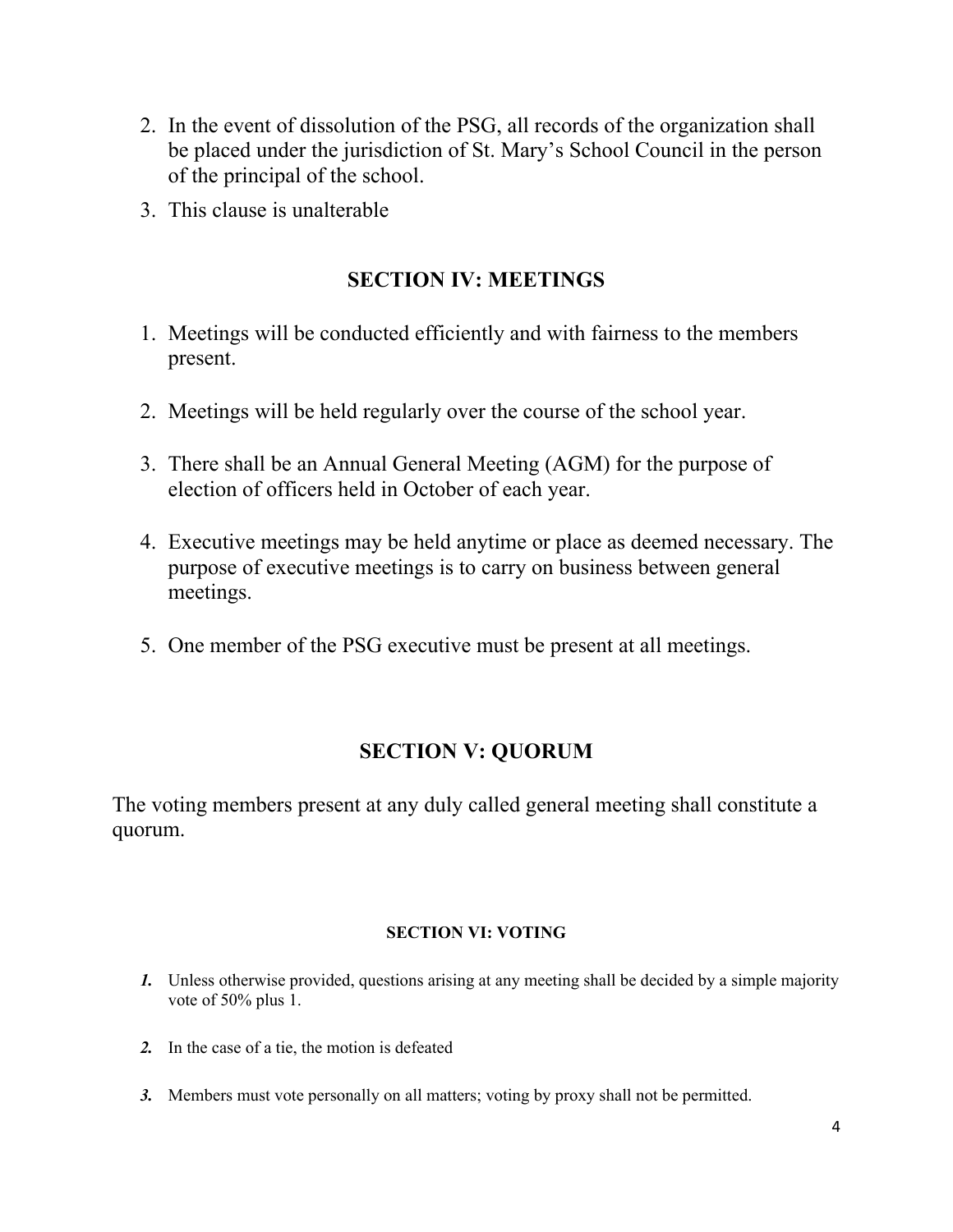*4.* Voting shall be done by a show of hands, with the exception of the election of officers, which shall be by secret ballot. The ballots will be destroyed after the election. *In the case where only one person has been nominated for an executive position, voting may take place by a show of hands.*

#### **SECTION VII: ELECTION OF EXECUTIVE OFFICERS**

- 1. The executive officers shall be elected from the voting members at the Annual General Meeting. No employee of the school or elected official of School Council shall hold an executive position.
- 2. Nominations will open at *the meeting* before the Annual General Meeting and close 14 days before the election.
- 3. In the event of a vacancy on the executive during the year, the executive shall appoint a new officer who shall hold office until the next election.

#### **SECTION VIII: EXECUTIVE OFFICERS**

- 1. The affairs of the PSG shall be managed by a board of elected officers.
- 2. The Executive officers shall be as follows:
	- Chairperson
	- Vice Chairperson
	- Treasurer
	- Secretary
	- Gaming Committee Chairperson

#### **SECTION IX: DUTIES OF OFFICERS**

- 1) The chairperson shall:
	- a. Convene and preside at membership, special, and executive meetings, or designate an alternate if unable to attend.
	- b. Know the constitution and bylaws and meeting rules.
	- c. Know where to find resources to assist members.
	- d. Appoint committees where authorized to do so by the executive or membership.
	- e. Consult PSG members regularly.
	- f. Ensure that the PSG is represented in school activities.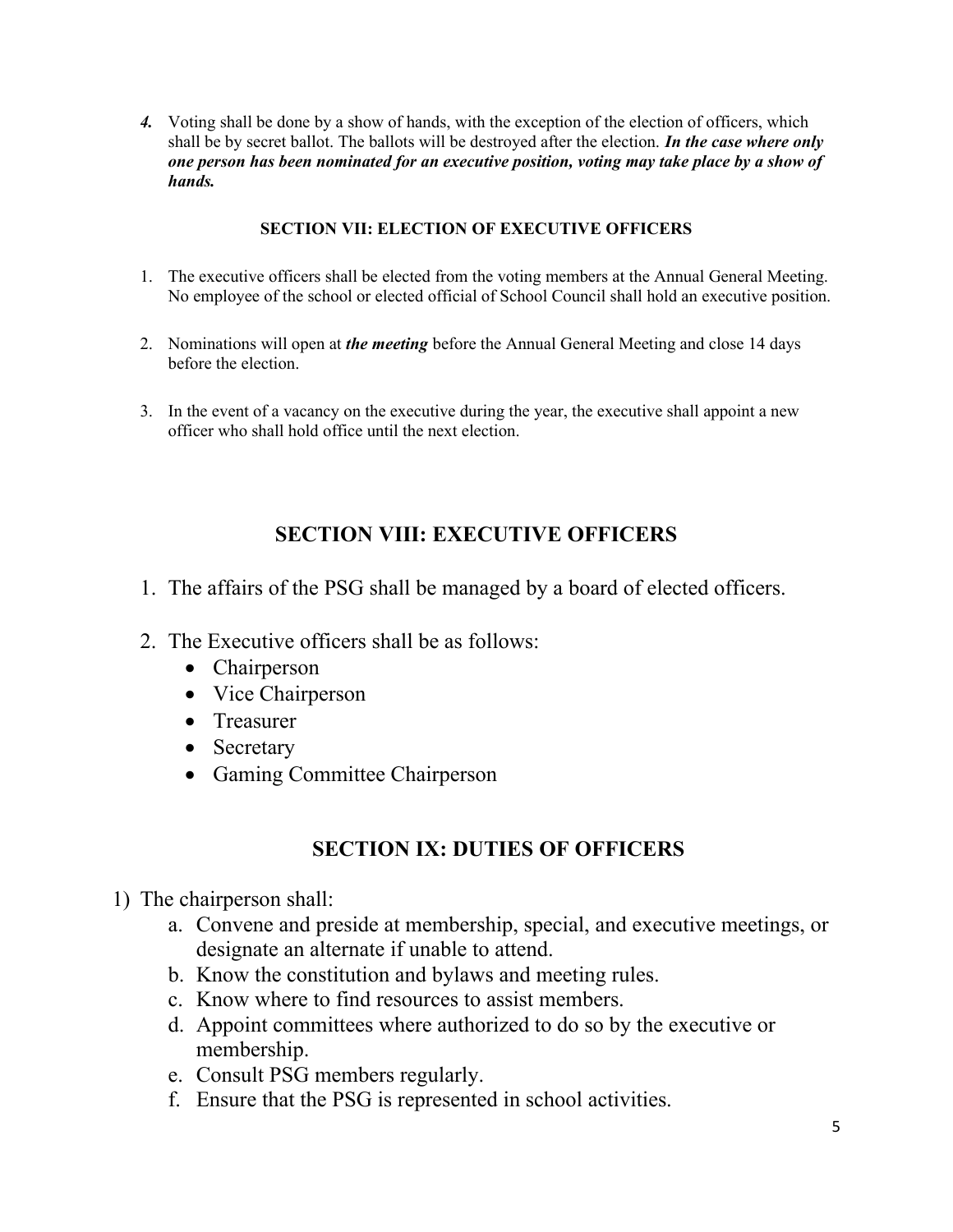- g. Ensure that PSG activities are aimed at achieving the objectives and purposes of the organization.
- h. Be the official spokesperson for the organization.
- 2) The Secretary Shall:
	- a. Ensure that members are notified of meetings
	- b. Record and distribute the minutes of general, special, and executive meetings.
	- c. Ensure that an agenda is prepared and presented
	- d. Keep an accurate and up to date copy of the Constitution and Bylaws available for members upon request.
	- e. Issue and receive correspondence on behalf of the organization.
	- f. Prepare PSG newsletters as required.
	- g. Safely keep all records of the PSG.
- 3) The Vice-Chair(S) shall:
	- a) Assume the responsibilities of the chairperson in the chairperson's absence
	- b) Accept extra duties as required
	- c) May be a signing officer
- 4) The Treasurer Shall:
	- a. Be one of the signing officers of the executive.
	- b. Receive all funds for the PSG.
	- c. Disburse funds authorized by the executive or members.
	- d. Maintain an accurate record of all expenditures of the PSG.
	- e. Give a report of expenditures and receipts at all general meetings.
	- f. Deposit all funds collected on behalf of the PSG in an account at a recognized financial institution approved by the PSG.
	- g. With the assistance of the executive, draft a budget and tentative plan of expenditures as per Section XI.
	- h. Submit an annual financial statement at the Annual General Meeting of the PSG.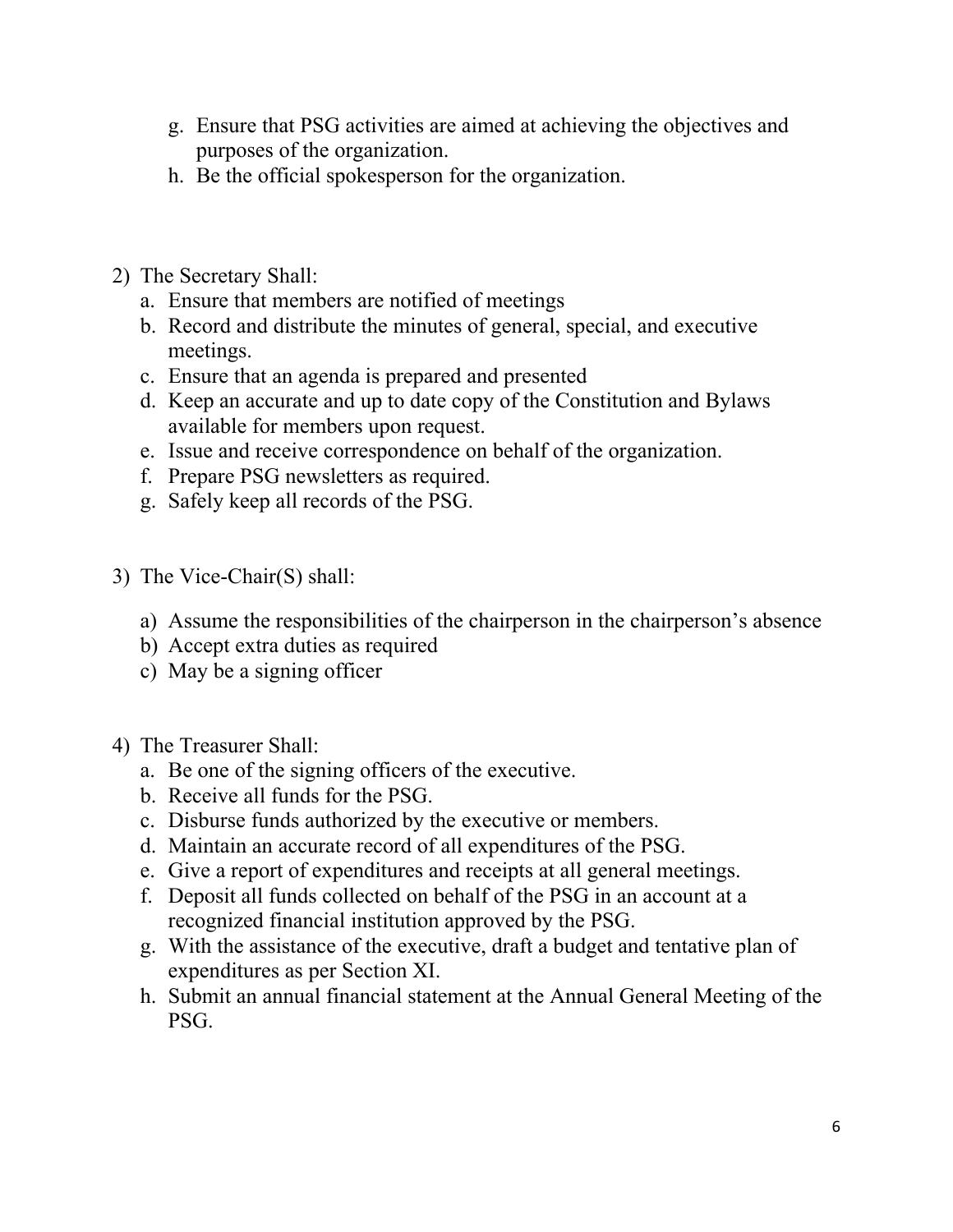- 5) The Gaming Committee Chairperson Shall:
	- a. Ensure that Gaming Commission funds are disbursed according to the PSG budget presented at the Annual General meeting.
	- b. Make application to the British Columbia Gaming Commission when necessary.
	- c. Stay informed on British Columbia Gaming Commission Rules and Regulations.
	- d. Keep the PSG informed on pertinent changes to Gaming Commission Rules and Regulations.
- 6) The School Council Representative shall:
	- a. Attend, and represent the meetings
	- b. Report back to the St. Mary's PSG and St. Mary's Council
	- c. Seek input from the St. Mary's PSG and St. Mary's Council

## **SECTION X: COMMITTEES**

- 1. Standing and ad-hoc committees shall be formed when necessary.
- 2. Committees are responsible to the executive and members of the St. Mary's PSG.
- 3. The PSG executive may appoint members to committees annually.

## **SECTION XI: FINANCES**

- 1. A budget and tentative plan of expenditures will be drawn up by the executive and presented for approval before the current budget expires.
- 2. The fiscal year of the PSG shall be October 1 September 30.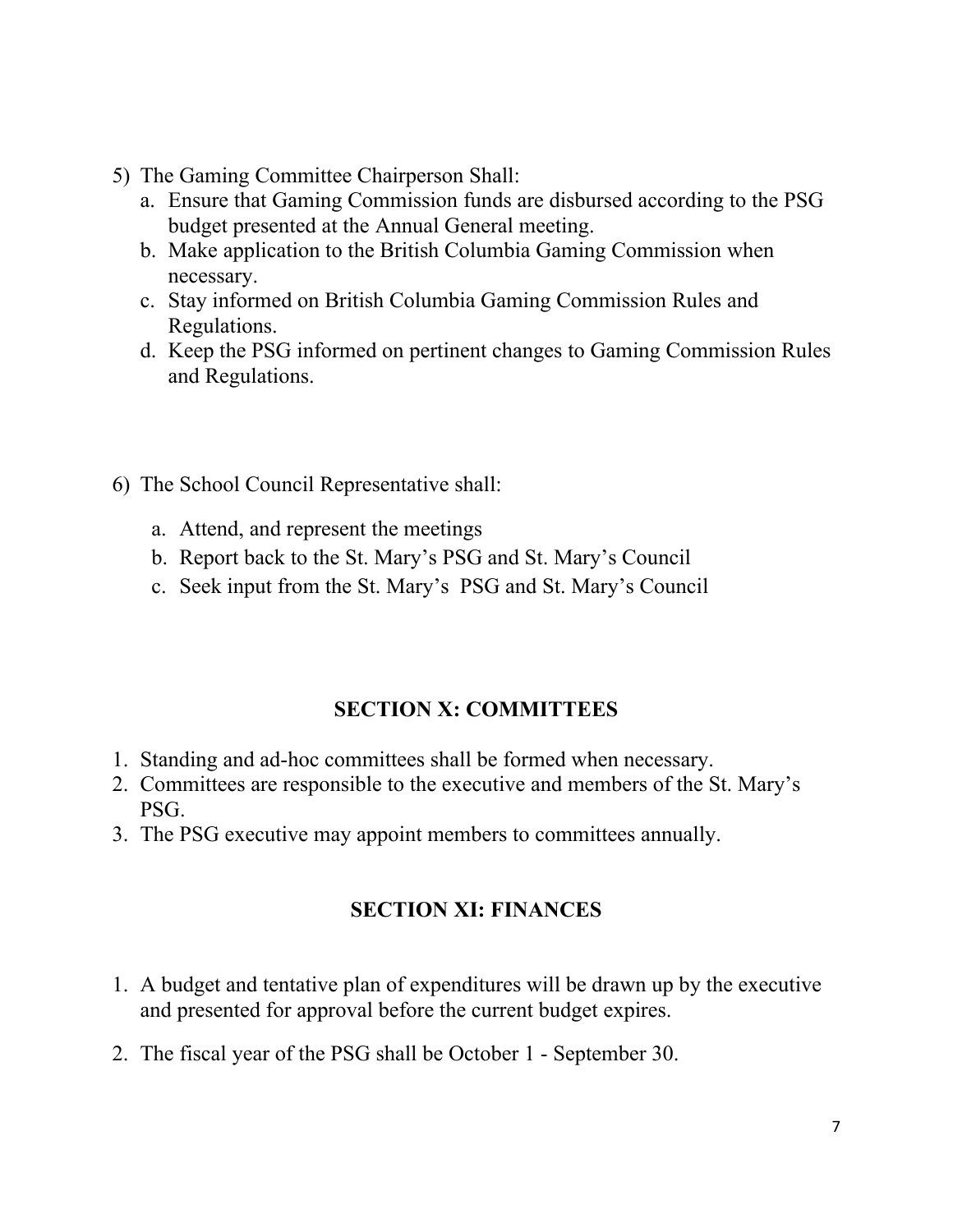- 3. The executive will present, for approval at general meeting, all proposed expenditures above and beyond the budget.
- 4. All funds of the organization will be kept on deposit in a bank or financial institution registered under the Bank Act.
- 5. The executive shall name three signing officers for banking and legal documents. Two signatures will be required on all of these documents.
- 6. A majority at a general meeting must approve all money spent above and beyond a pre-determined petty cash amount (\$50.00)
- 7. A Treasurer's Report shall be presented at each general meeting.
- 8. Expenditure of Funds

A distinction has to be made between:

a. **General Funds:** Are general monies raised by various fundraising endeveavours. Each year, as part of the budget-making process, the PSG should be consulted as to how they could contribute to the budget to help in providing necessary expenditures for the operation of the school. Any other funds raised should be spent at the discretion of the PSG for

extras

with the approval of the principal and according to the guidelines mentioned.

b. **Gaming Funds:** Money provided by Direct Access Funding grants for school parent groups an automatic grant of \$20.00 per pupil. This money is administered separately and according to Ministry guidelines.

Banking procedures in general, must have the approval of the council and correct transparent accounting procedures should be followed.

A report of items bought and support given to the school, both from the general funds and Gaming Commission funds should be made available to all parents.

All activities organized by PSG will be in accordance with School Council and CIS policies and approved by the principal.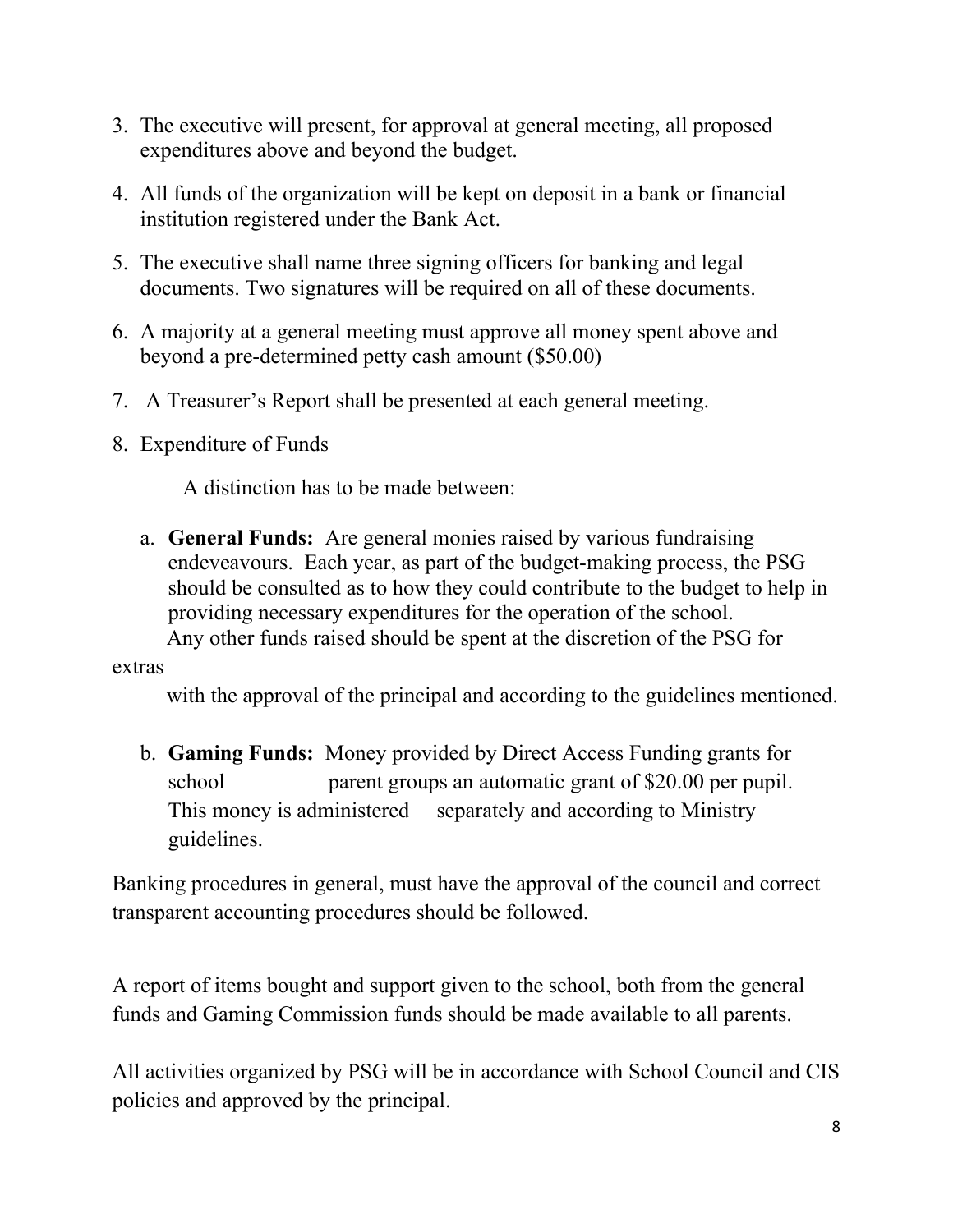### **SECTION XII: CODE OF CONDUCT**

- 1. The St. Mary's School Parent Support Group is not the forum for the discussion of the actions of individual school personnel, students, parents or other individual members of the community.
- 2. An executive member, who is approached by a parent with a concern relating to an individual, is in a privileged position and must treat such discussion with discretion, protecting the confidentiality of the people involved and direct them to the proper channels, i.e. the teacher involved and/or the principal.
- 3. A member who accepts a position as a St. Mary's PSG Executive Officer:
	- a. Upholds the Mandate and procedures of the St. Mary's PSG
	- b. Performs her/his duties with honesty and integrity.
	- c. Works to ensure that the well being of students is the primary focus of all discussions.
	- d. Respects the rights of all individuals.
	- e. Takes direction from the members, ensuring that representation processes are in place.
	- f. Encourages and supports parents and students with individual concerns to act on their own behalf and provides information on the process for proceeding with any concerns they may have.
	- g. Works to ensure that issues are resolved through due process.
	- h. Strives to be informed and only passes on information that is reliable and correct.
	- i. Respects all confidential information.

## **SECTION XIII: CONSTITUTION AND BYLAW AMENDMENTS**

1. Except as provided in the constitution, the members may, by a majority of not less than 75% of the votes cast, amend the constitution and bylaws of the organization.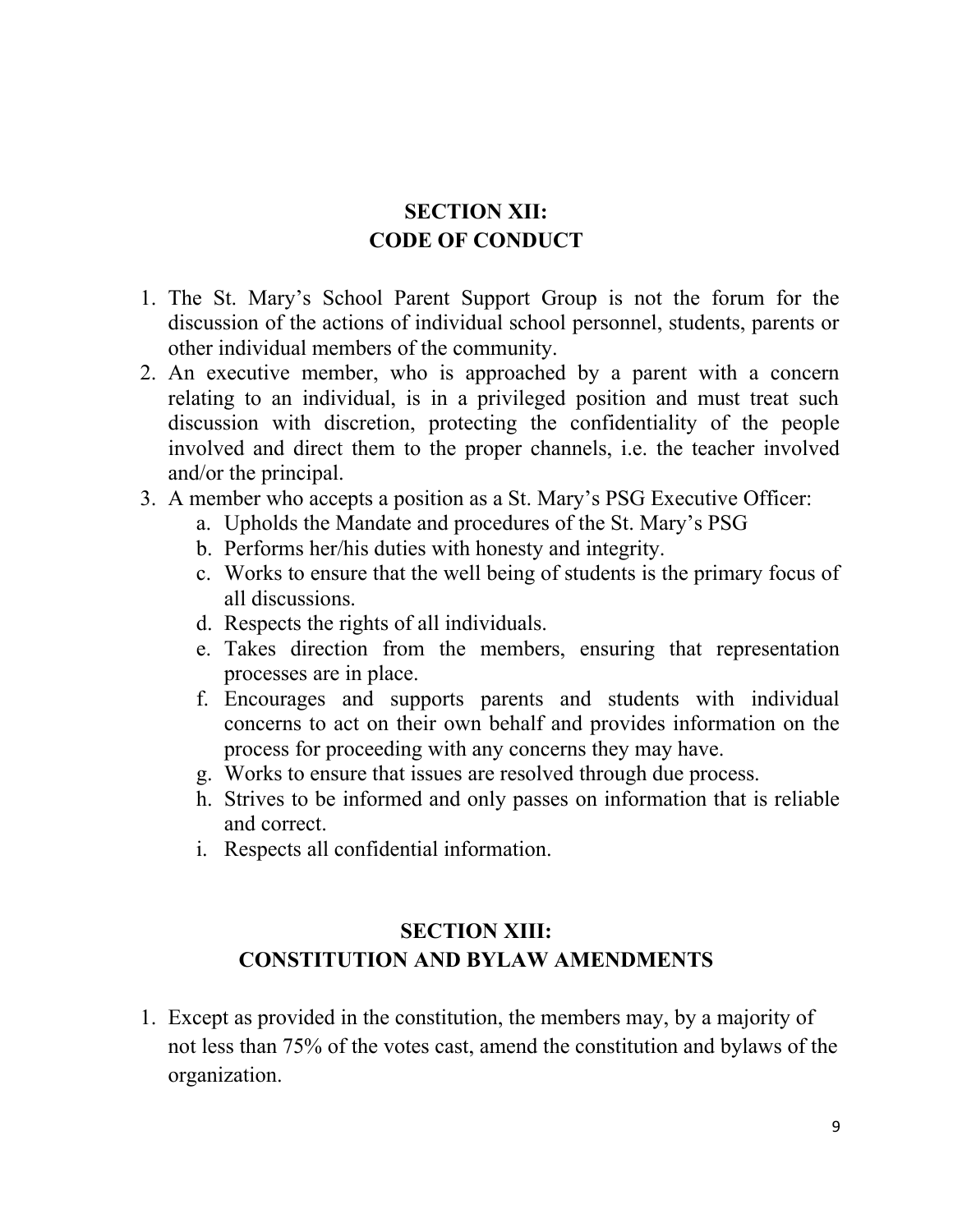- 2. Written notice of a meeting at which a resolution will be considered to amend the bylaws shall be given to all members in writing at least 14 days before the meeting.
- 3. The notice of the meeting shall include the proposed amendments.
- 4. A constitution or bylaw amendment shall be dated and signed by the executive.

## **SECTION XIV: REMOVAL OF AN EXECUTIVE OFFICER**

- 1. The members may, by a majority of not less than 75% of the votes cast, remove an executive member before the expiration of his or her term of office, and may elect a successor to complete the term.
- 2. Written notice specifying the intention to make a motion to remove the executive member shall be given to the members not less than 14 days before the meeting.

## **SECTION XV: PROPERTY IN DOCUMENTS**

All documents, records, minutes, correspondence or other papers kept by a member, executive member, or committee member in connection with the organization shall be deemed to be property of the organization, and shall be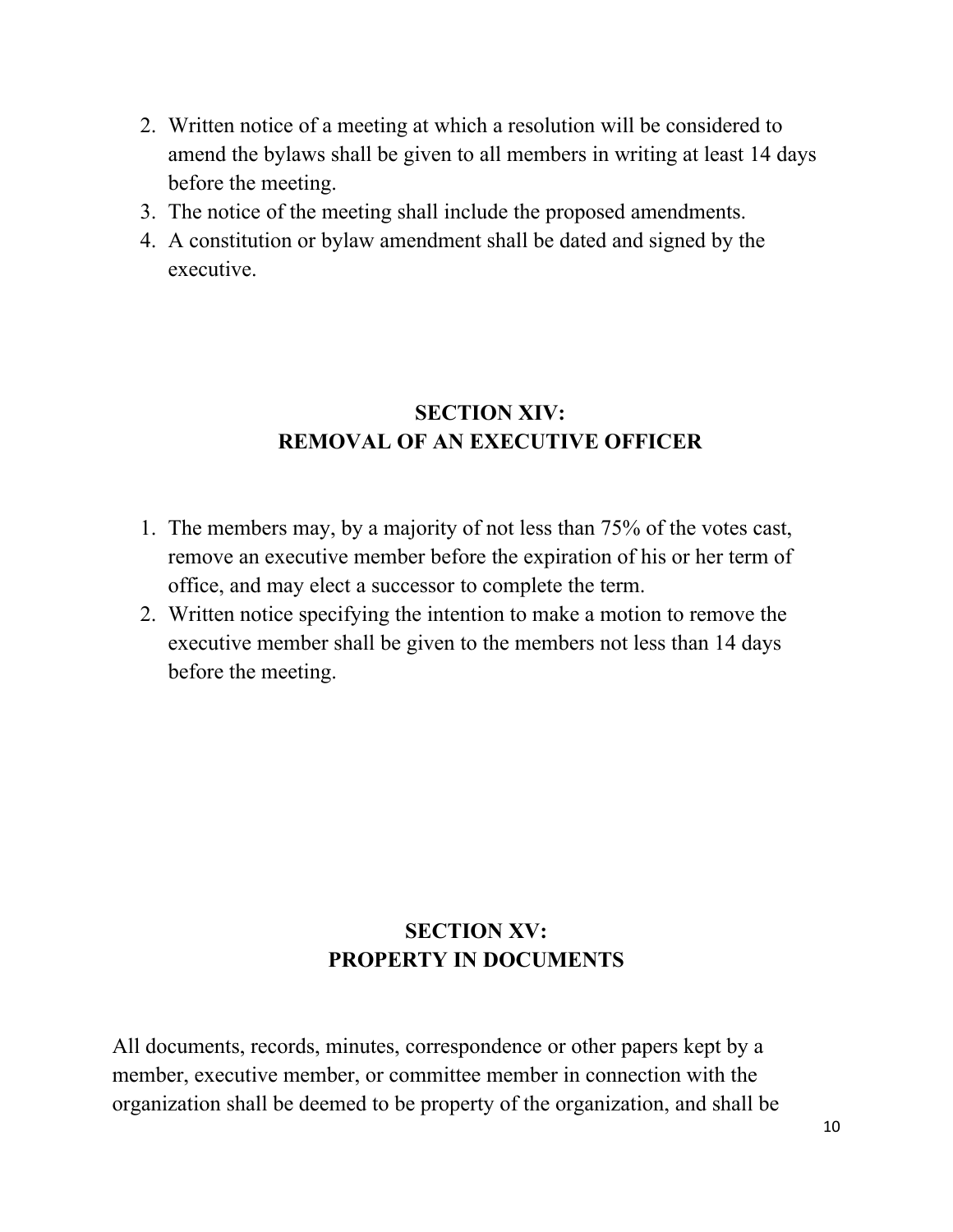turned over to the president when the member, executive member, or committee member ceases to perform the task to which the papers relate and stored in a locked, designated area within the school.

Adopted by: \_\_\_\_\_\_\_\_\_\_\_\_\_\_\_\_\_\_\_\_\_\_\_\_\_\_\_\_\_\_\_\_\_\_\_\_\_\_\_\_\_\_\_\_\_\_\_\_\_\_\_\_\_\_\_\_

at \_\_\_\_\_\_\_\_\_\_\_\_\_\_\_\_\_\_\_\_\_\_, British Columbia, on \_\_\_\_\_\_\_\_\_\_\_\_\_\_\_\_\_\_\_, 20\_\_\_\_

 $\mathcal{L}_\text{max}$  , and the contract of the contract of the contract of the contract of the contract of the contract of the contract of the contract of the contract of the contract of the contract of the contract of the contr

President Secretary

.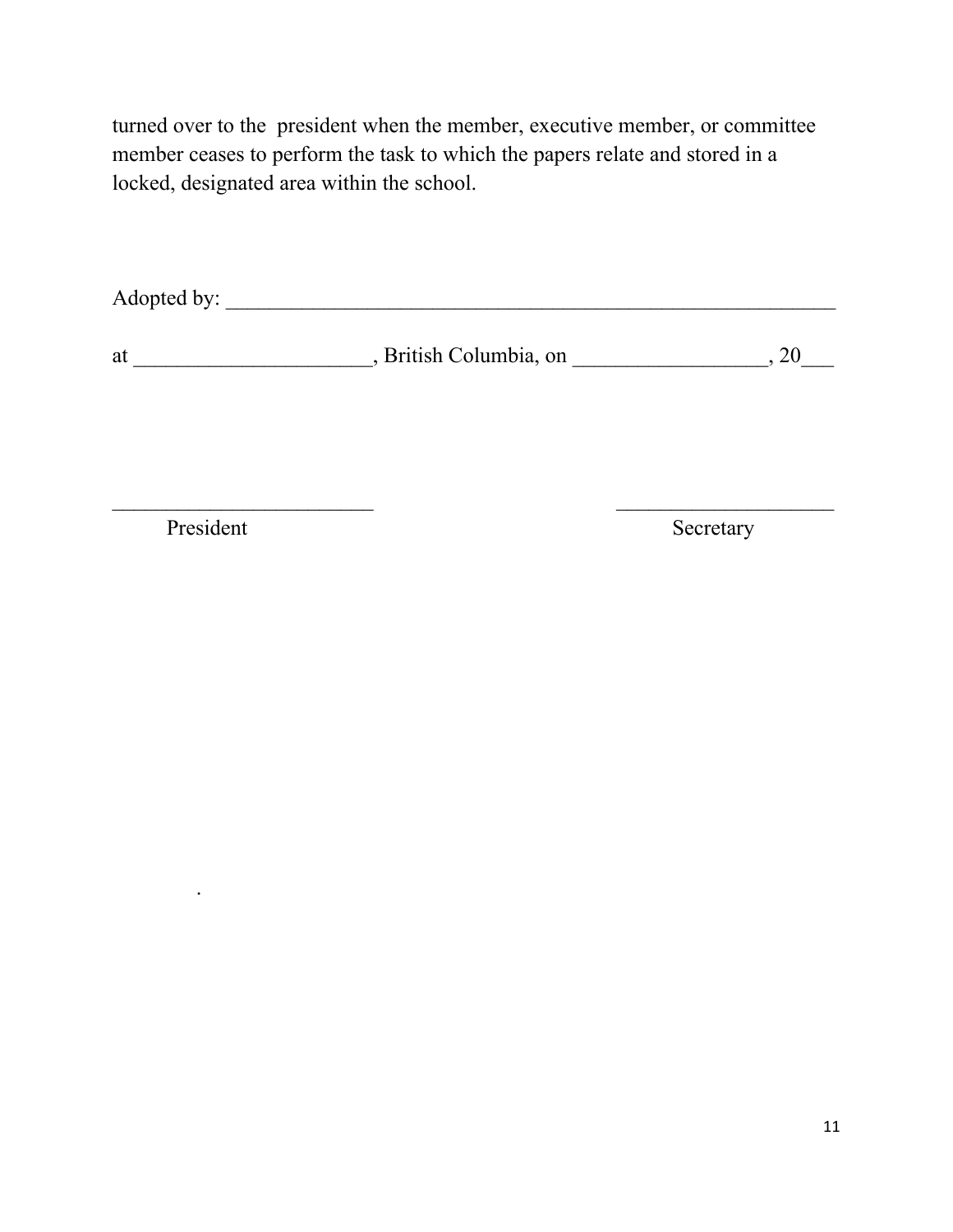A parent/guardian who accepts a position as a PSG Executive Member:

- 1. Consents to act as a director.
- 2. Upholds the constitution and bylaws, policies, and procedures of the PSG.
- 3. Perform his or her duties with honesty and integrity.
- 4. Works to ensure that the well being of students is the primary focus of all decisions.
- 5. Respects the rights of all individuals.
- 6. Takes direction from the members, ensuring representation processes are in place
- 7. Respects all confidential information.

#### STATEMENT OF UNDERSTANDING

I the undersigned, in accepting the position of

On the St. Mary's Catholic School Parent Support Group Executive, have read, understood, and agreed to abide by the Code of Ethic set out in this document.

Name of Executive Member: \_\_\_\_\_\_\_\_\_\_\_\_\_\_\_\_\_\_\_\_\_\_\_\_\_\_\_\_\_\_\_\_\_\_\_\_\_\_\_\_

Signature: \_\_\_\_\_\_\_\_\_\_\_\_\_\_\_\_\_\_\_\_\_\_\_\_\_\_\_\_\_\_\_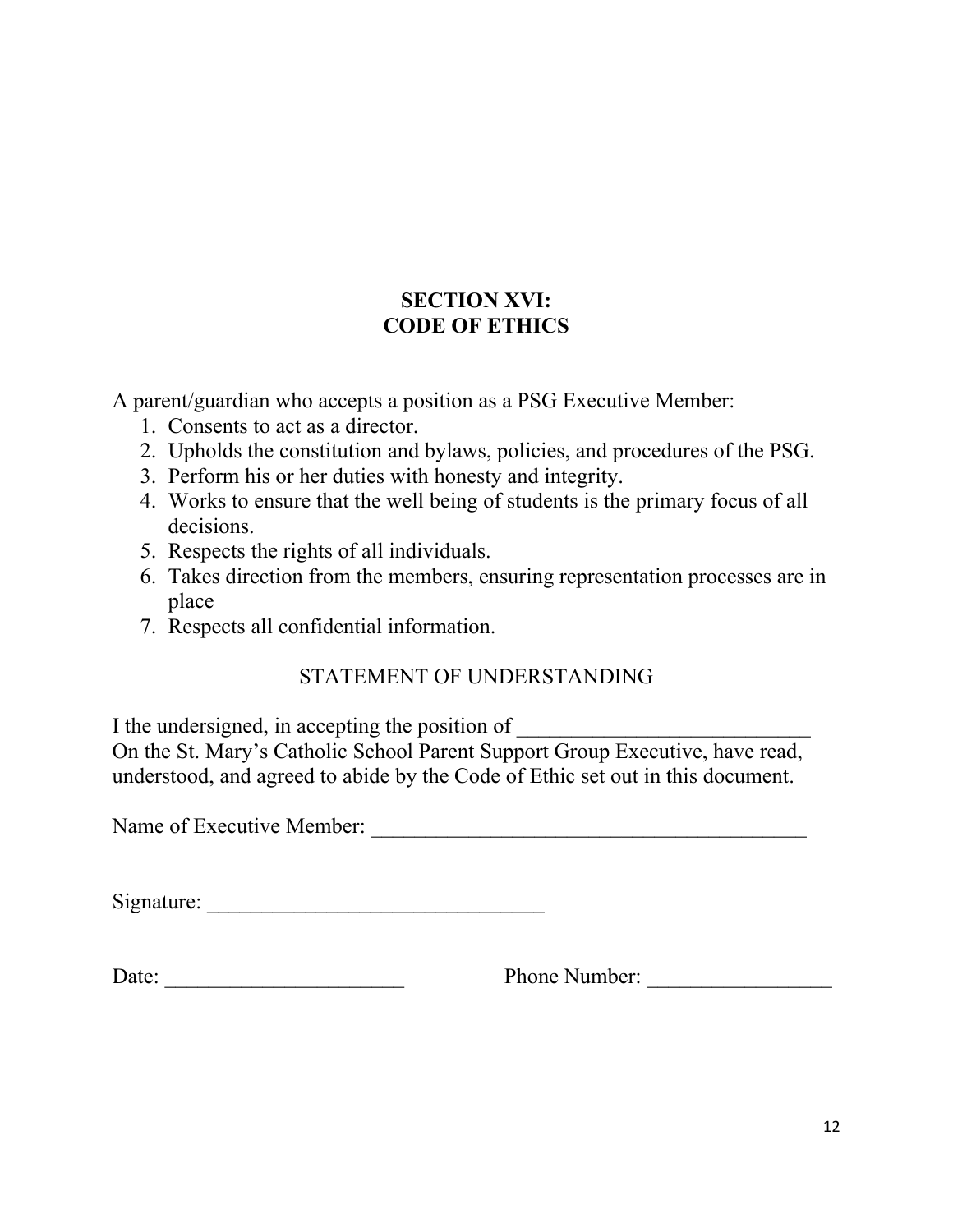A parent/guardian who accepts a position as a PSG Executive Member:

- 1. Consents to act as a director.
- 2. Upholds the constitution and bylaws, policies, and procedures of the PSG.
- 3. Perform his or her duties with honesty and integrity.
- 4. Works to ensure that the well being of students is the primary focus of all decisions.
- 5. Respects the rights of all individuals.
- 6. Takes direction from the members, ensuring representation processes are in place
- 7. Respects all confidential information.

## STATEMENT OF UNDERSTANDING

I the undersigned, in accepting the position of

On the St. Mary's Catholic School Parent Support Group Executive, have read, understood, and agreed to abide by the Code of Ethic set out in this document.

Name of Executive Member:

Signature: \_\_\_\_\_\_\_\_\_\_\_\_\_\_\_\_\_\_\_\_\_\_\_\_\_\_\_\_\_\_\_

| Date: |  |  |  |  |  |  |  |
|-------|--|--|--|--|--|--|--|
|       |  |  |  |  |  |  |  |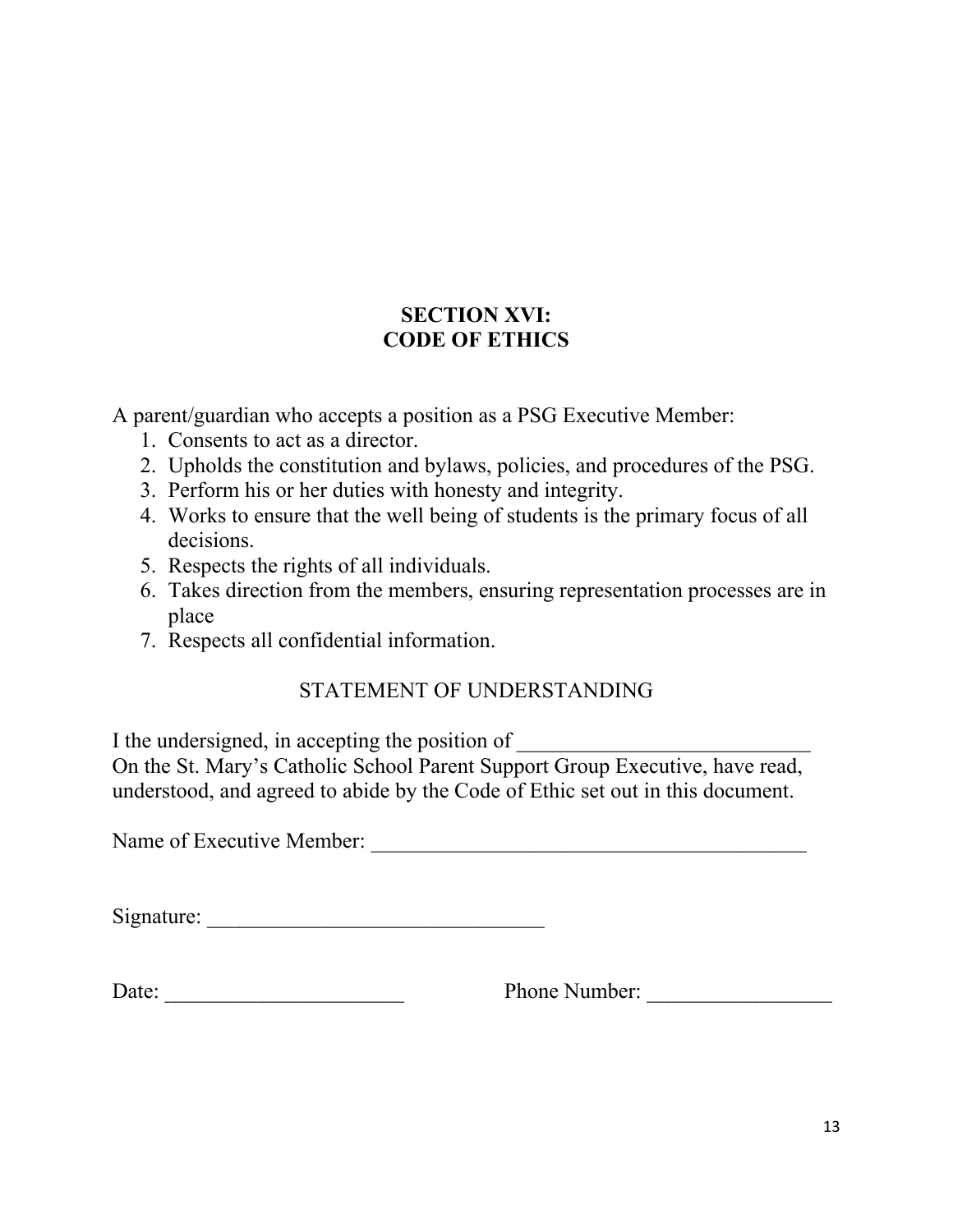A parent/guardian who accepts a position as a PSG Executive Member:

- 1. Consents to act as a director.
- 2. Upholds the constitution and bylaws, policies, and procedures of the PSG.
- 3. Perform his or her duties with honesty and integrity.
- 4. Works to ensure that the well being of students is the primary focus of all decisions.
- 5. Respects the rights of all individuals.
- 6. Takes direction from the members, ensuring representation processes are in place
- 7. Respects all confidential information.

## STATEMENT OF UNDERSTANDING

I the undersigned, in accepting the position of On the St. Mary's Catholic School Parent Support Group Executive, have read, understood, and agreed to abide by the Code of Ethic set out in this document.

Name of Executive Member: